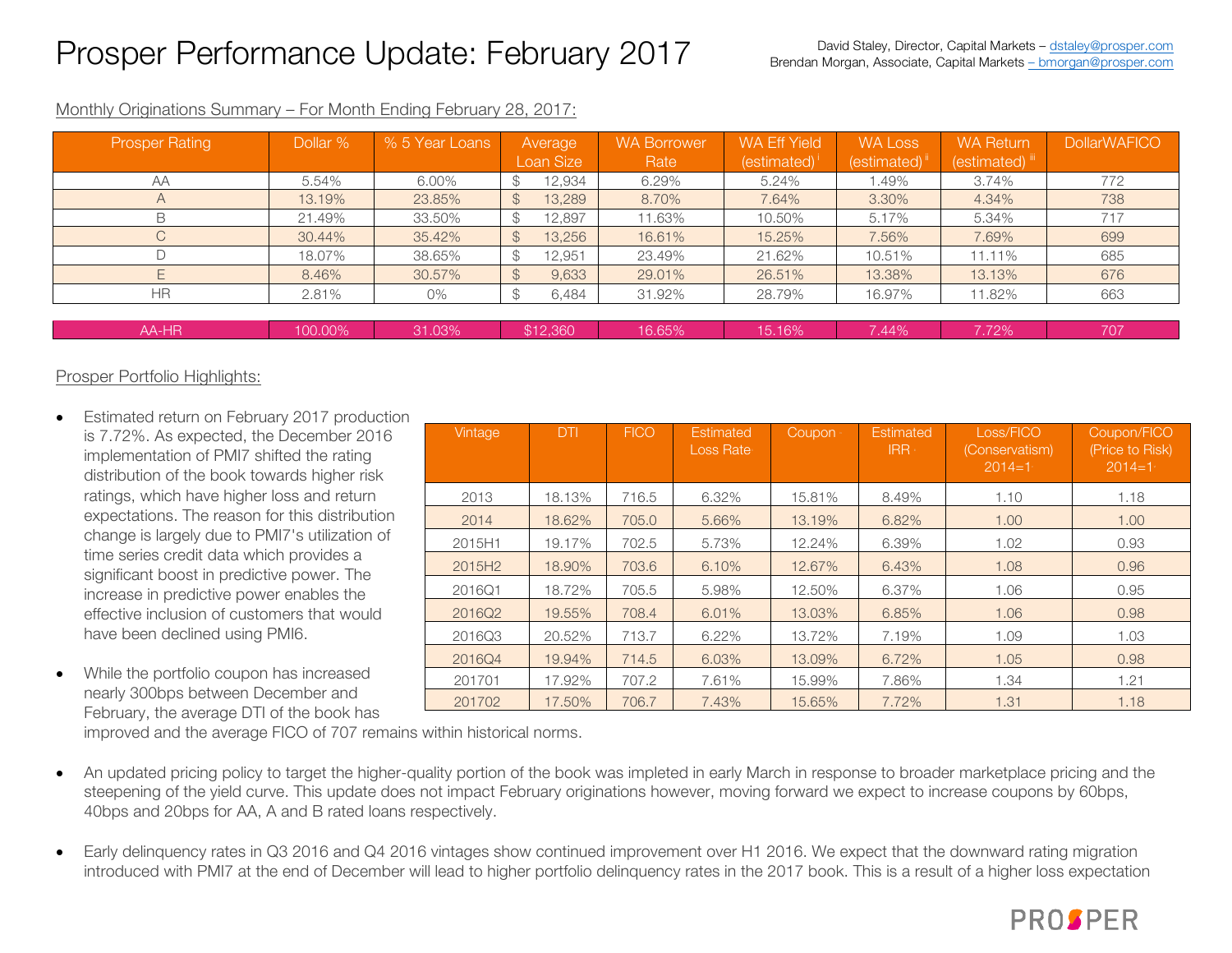book generally having higher early delinquency rates. Prosper is closely monitoring early performance to ensure that the higher early delinquency remains within expectations appropriate for the new higher loss portfolio.

- Chargeoffs for H1 2016 and 2015 continue to trend above 2013-2014. A number of policy changes and conservatism have been introduced into our underwriting as a result of these experiences. This can be seen in the large increase in Loss/FICO and Coupon/FICO metrics. Additionally, we believe this incremental policy conservatism is driving the lower delinquency for H2 2016 vintages.
- While not immediately visible in this update, post-chargeoff recovery for the last year has ranged between 9.07% and 10.43% for investors participating in Prosper's debt sale programs. This experience compares favorably to the 7% assumption currently used for generating IRR estimates. Prosper is considering the inclusion of this better than expected performance in return expectations if this trend continues.

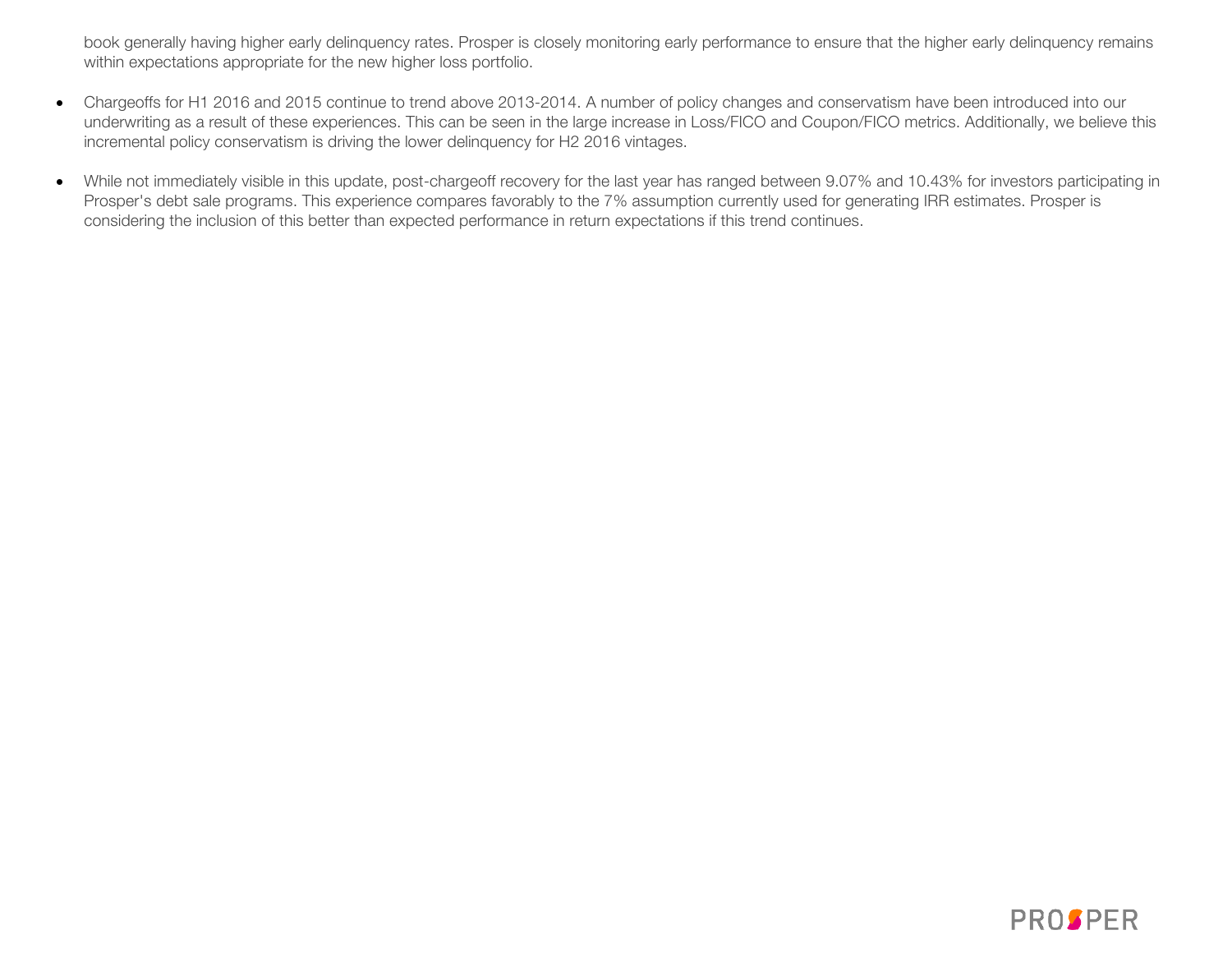

Cumulative Gross Loss Per Origination Dollar (%)



<sup>15H1</sup>

 $4%$ 

3%

 $-15H2$ 

Cumulative Gross Loss Per Origination Dollar measures the cumlative principal charged off for a given vintage divided by the total principal originated in that vintage. "Gross" refers to the fact that curves do not account for the post-chargeoff recovery effort that Prosper conducts on behalf of investors. Currently investors are receiving 7-8% of chargeoff principal as a result of recovery operations. There can be no guarantee that these recovery rates will remain the same in the future.

% Delinquency Per Origination Trend measures the cumulative principal dollars that are 16 or more days past due, and that are not charged off in a given month after origination. We believe this measure is useful for discerning emerging delinquency trends and is a leading indicator for the Cumulative Gross Loss Per Origination Dollar measure.



Cumulative Prepayment by Vintage (%)

Cumulative Prepayment by Vintage measures the cumulative principal dollars associated with accounts that prepaid in advance of their scheduled payment schedule. The cumulative prepayment rate is calculated by dividing the cumulative dollar amount prepaid by the total original loan amount funded.

## Remaining Balance by Vintage (%)



Remaining Balance by Vintage measures the cumulative principal dollars remaining in the pool that have not been charged off.

## Deliquency Per Origination Trend (%)

 $-13-14$ 



 $-9 - 12$